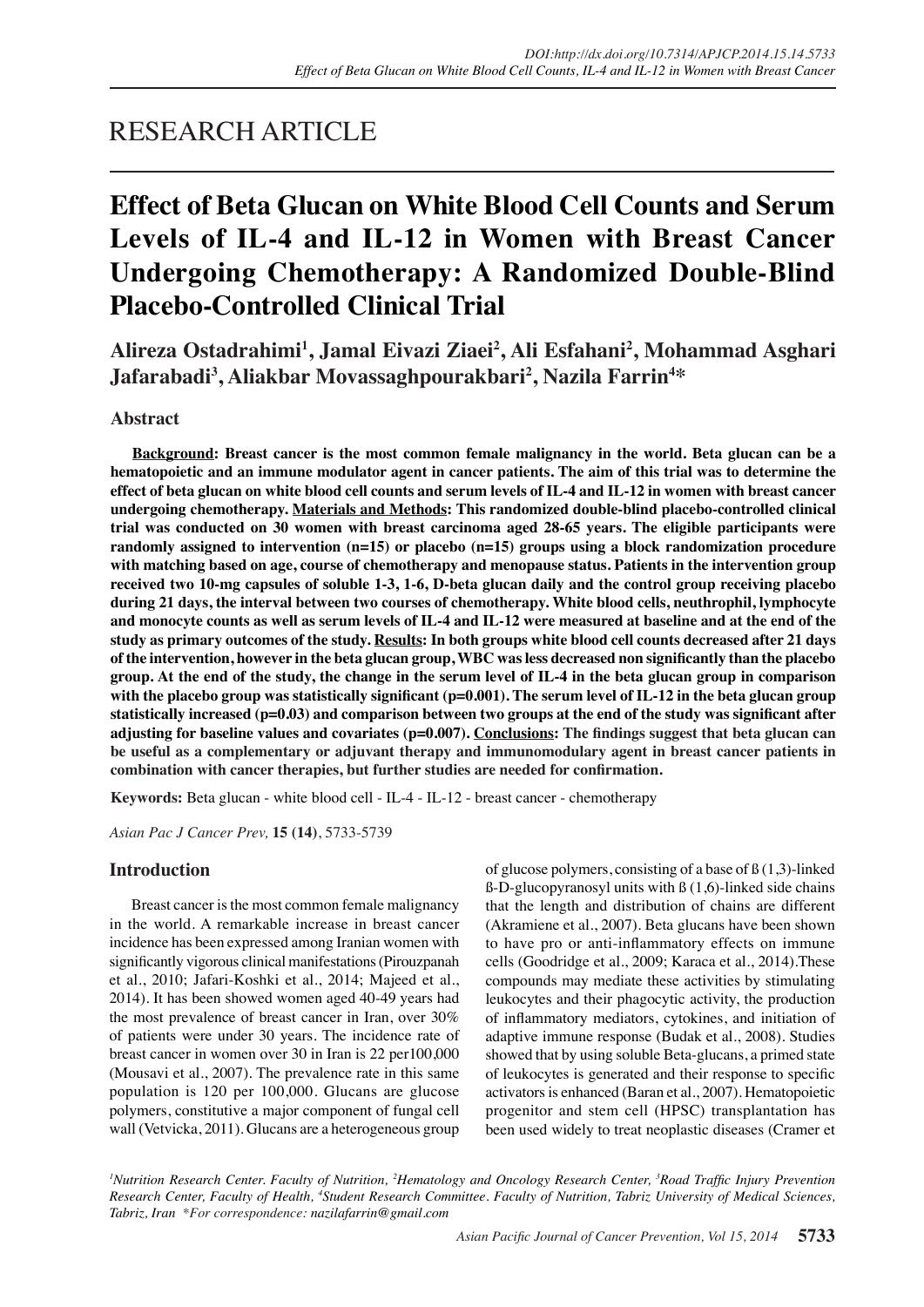#### Alireza Ostadrahimi et al

al., 2008). Some forms of Beta gleans have anti-tumor properties and stimulate hematopoiesis (Patchen and MacVittie, 1986; Li et al., 2006). Magnani et al (Magnani et al., 2010) study expressed that Carboxymethyl-glucan (CMCM-G) in patients with prostate cancer significantly increased leukocyte count, red blood cell, hematocrit, hemoglobin and platelet counts. A considerable number of cancer patients have been taking complementary medical therapies while receiving their conventional anti-cancer treatments (Chan et al., 2009). In recent years, Beta glucan has been considered in cancer patients for immunomodulation properties (Moore, 2009). Previous Studies suggested that Beta glucans could increase T cell-specific responses by inducing the secrection of INF- $\gamma$ , TNF- $\alpha$ , IL-1, IL-6, IL-8 and IL-12 from macrophages, natural killer cells and neutrophils (Ross et al., 1999; Yan et al., 1999; Yoon et al., 2008).

Beta glucans initiates the immune response by binding to the heterogeneous group of innate immune receptors like lectin receptors, scavenger receptors and Toll- like receptors on the leukocytes (Demir et al., 2007). Dectin-1, is a type II transmembrane protein receptor that binds  $\beta$ -1,3 and  $\beta$ -1,6 glucans, can initiate and modulate the innate immune response (Brown et al., 2002; Herre et al.,  $2004$ ). Brown et al (Brown et al.,  $2002$ ) recently expressed that dectin-1 is a major Beta Glucan receptor on macrophages. Beta glucan receptors are expressed on monocyte/ macrophages linage and neutrophils. Low expression on splenic dendritic cells surface and specific subgroup of T cells have been observed (Taylor et al., 2002). Beta glucans containing  $\beta$ -1,3 and/or  $\beta$ -1,6 glucan linkages which can interact with the specific receptors of these cells.

Reports in the field of immunity and cancer had demonstrated that there was an imbalance ratio between Th1 and Th2 responses in cancer patients. It have been reported in tumor bearing patients, Th<sub>2</sub> immune responses are dominant. Th1 cells increase the cytotoxic T lymphocyte (CTL) response but Th2 cells suppress it, so the cytokine patterns, related to Th1/Th2 balance are main effectors to cancer treatment (Pellegrini et al., 1996; Suzuki et al., 2001; Baran et al., 2007). Regarding to previous studies and positive therapeutic effects of Beta glucan on blood cells and immune responses in cancer patients undergoing chemotherapy, the present study was aimed to investigate the effect of Beta glucan on white blood cell count, their subsets and serum levels of IL-4 and IL-12 in women with breast cancer undergoing chemotherapy.

# **Materials and Methods**

## Study design

This randomized double-blind placebo-controlled clinical trial with allocation ratio of  $(1:1)$  was carried out from March 2013 to April 2014 in Oncology Ghazi Tabatabayee and Sheikholrais clinics of Tabriz University of Medical Sciences, Tabriz, Iran. The study included women diagnosed as breast cancer patients by Oncologists aged 28-65 years. This clinical trial was approved by the Regional Ethics committee of Tabriz University of

5734 Asian Pacific Journal of Cancer Prevention, Vol 15, 2014

Medical Sciences. Written informed consent was obtained from all patients' at the beginning of the study. Registered No in IRCT is IR201212172017N10.

The sample size was determined based on the data obtained from the Demir et al study (Demir et al., 2007) for Lymphocytes. We considered  $\alpha$  value equal to 0.05 and a power of  $80\%$  for calculating the sample size. The sample size was computed as 15 per groups with considering the dropout rate. Inclusion criteria were a definitive diagnosis of breast cancer in stage II and III of disease by oncologists and pathology approving, chemotherapy adjuvant treatment, drink at least 100 ml of water per day, non-allergy for fungi and yeast, adequate bone marrow function, proper functioning of kidneys, The absence of acute medical conditions, women aged 20 years and older, no history of gastrointestinal disease, renal and liver disorders, no consuming prebiotics, probiotics, and antibiotics. Exclusion criteria were patient's unwillingness to participate in the study, pregnancy, lactation, vitamin and mineral users that affected immune system and not receiving blood transfusion.

#### Patients and variable assessment

The eligible participants were randomly assigned to intervention or placebo groups by block randomization procedure and subject were matched in each block based on age, course of chemotherapy and menopause status. Finally each group consisted of 15 patients. The follow chart of the study is shown in Figure 1. Patients were recruited between chemotherapy courses of two to four. During the interval two chemotherapy courses (21 days), patients in the intervention group received two 10-mg capsules of soluble 1-3, 1-6, D-beta glucan derived from Saccharomyces cerevisiae (Imuneks, Turkey) daily and the control group receiving placebo in the same shape and size. In order to reduce the dropout rate and to ensure the consumption of the supplements, the subjects received a phone call once per week. Participants were asked to return Beta glucan package in order to assess the supplement consumption of each patient. All the participants were asked not to change their usual dietary intakes, other



**Figure 1. Follow Chart of the Study**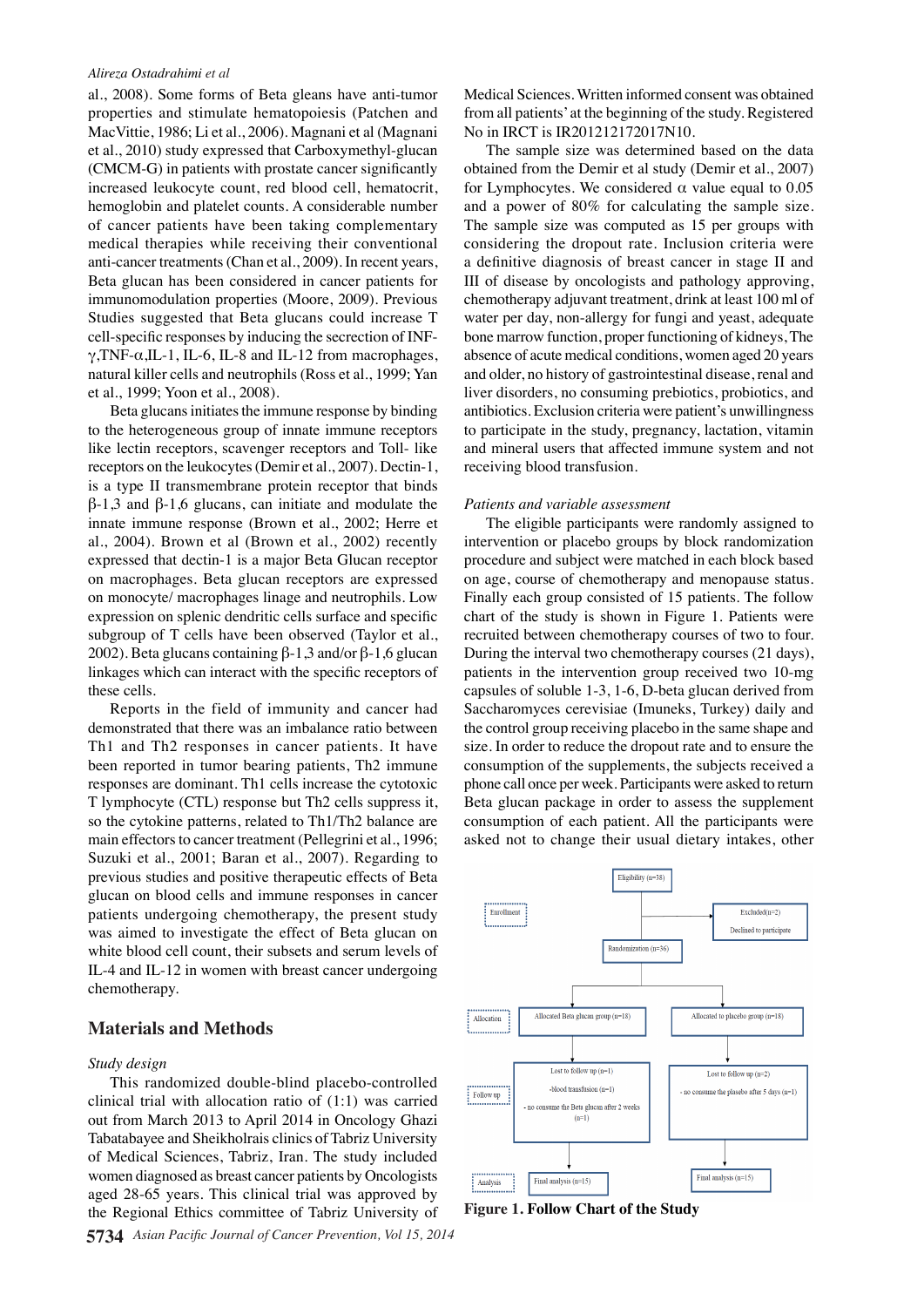vitamin and minerals supplement consumption, physical activity, medication and traditional medicine as an adjuvant therapy during the study. The patients were asked to inform changing in medicine receiving, blood transfusion during the study. Demographic data including age, course of chemotherapy, type and stage of disease and chemotherapy protocol was obtained by using the questionnaire. Anthropometric indicators including body weight, height, waist circumference (WC) and hip circumference (HC) were measured at beginning and at the end of the study.

Body weight and height were measured using a scale (Seca, Hamburg, Germany) with  $0.1$  kg accuracy by wearing light clothing and no shoes and stadiometer with  $0.1$  cm accuracy without shoes respectively. Body mass index (BMI) was calculated as body weight in kilograms divided by the square of height in meters  $(kg/m^2)$ . Waist circumference (WC) (cm) was measured at a level of midway between the lower rib margin and iliac crest and hip circumference (HC) at the widest point between the iliac crest and buttock.

Nutrients intake data were collected by using 3-days dietary record at beginning and at the end of the study. Beginning the study all of patients were instructed to how to record and report all of the food they had consumed 3 days by using the food scale at the beginning and at the end of the study. The Nutritionist IV software was used for analyzing 3 days averages of macronutrients and micronutrients intakes.

# *Blood sampling and biochemical assessment*

Peripheral vein blood samples were drawn at the beginning and at the end of the study. The blood sample was divided into two tubes, one tube contained ethylenediamine-tetraacetic acid in order to measure blood cell count immediately. The other tube was used to separate the blood serum by centrifugation within  $30-45$  min of collection and serum was stored at  $-70^{\circ}$ C (SANYO, mdf-u33v, Japan, 2010) until they were used for IL-4 and IL-12 assays. CBC was measured by system H1 (Homolog 1) method (Technicon H1system, USA). Serum IL-4 and IL-12 concentrations were measured by enzyme-linked immunosorbent assay (ELISA) using reagent kits of eBioscience (Vienna, Austria) according to the manufacturer's instructions.

#### *Statistical analysis*

The data were analyzed by SPSS13 (SPSS, Inc. IL, Chicago, USA). The analyses were done by original assigned groups (Intention to treat). Normality of variables distribution was evaluated using Kolmogorov-Smirnov test. Quantitative data were stated as mean±(standard deviation (SD)). Non-normal distribution variables were shown as median, (percentile 25 to percentile 75). The changes in anthropometric measurements, nutrient intakes, and blood tests of the participants within the beginning and end of the study in each group were compared by using paired sample t-test and non-parametric Wilcoxon Signed Rank -test. The changes in anthropometric measurements, nutrient intakes, and blood tests of the participants between two groups at beginning and end of

the study was compared using independent sample t-tests for normal variables and nonparametric Mann-Whitney U test for non-normal variables. Analysis of covariance was used to identify any differences between the two groups after intervention, adjusting for baseline measurements and covariates including energy and BMI differences. Differences with  $p<0.05$  were considered to be statistically significant (AsghariJafarabadi and Mohammadi, 2013).

# **Results**

# *Effect of Beta glucan supplementation on body weight and dietary intakes*

This randomized, double-blind, placebo-controlled clinical trial was conducted on 30 breast cancer patients according to inclusion and exclusion criteria. Weight, BMI, waist circumference and hip circumference were not shown significant differences between two groups at the beginning and at end of the study. Among study population, in intervention group  $26.7\%$ , 46.7% and  $26.7\%$ of patients were on  $2<sup>th</sup>$ ,  $3<sup>th</sup>$  and  $4<sup>th</sup>$  chemotherapy course time respectively. In control group  $33.3$ , 40 and  $26.7$ percent of patients received  $2<sup>th</sup>$ ,  $3<sup>th</sup>$  and  $4<sup>th</sup>$  chemotherapy course respectively too. In Beta glucan group, women with stage II and stage III of disease were 73.3% and 26.7%. In control group women with stage II and stage III of disease were  $80\%$  and  $20\%$  respectively. Chemotherapy protocol in two groups included AC (Adriamycin 60 mg/m<sup>2</sup> Cyclophosphamide 600mg/m<sup>2</sup>), CMF (Cyclophosphamide  $600$ mg/m<sup>2</sup>, Methotrexate 40 mg/m<sup>2</sup>, Fluorouracil (5-FU)  $600 \text{ mg/m}^2$ ) and ECF (Epirubicin 50-100 mg/m<sup>2</sup>, cisplatin 500-600 mg/m<sup>2</sup>, fluorouracil (5-FU) 500-600mg/m<sup>2</sup>) and both groups were matched as much as possible. Dietary data and BMI before and after intervention in two groups are presented in Table 1. There were no statistically significant differences in energy, carbohydrate, protein and total fat values between or within groups at the beginning; however at the end of the study, difference between two groups in energy intake was significant ( $p=0.022$ ). There were no statistically significant differences in BMI between or within groups at the beginning and at end of the study. Patients did not express any adverse effects or symptoms with the Beta glucan supplementation.

# *Effect of beta glucan supplementation on white blood cells, IL-4 and IL-12*

At the beginning of the study, there were not significant

**Table 1. Dietary Intake and BMI of Patients Before and After the Study**

| Variable             | Period of study    | Beta glucan Group Control Group<br>$(n=15)$ | $(n=15)$                   |
|----------------------|--------------------|---------------------------------------------|----------------------------|
| Energy intake        | Baseline           | 1409.7+254.72                               | $1315.5 \pm 230.98$        |
| (kcal)               | After intervention | 1488.5+195.63                               | 1321.6+179.85 <sup>a</sup> |
| Carbohydrate         | <b>Baseline</b>    | 194.57±38.16                                | $190.69 \pm 36.80$         |
| (g)                  | After intervention | 215.09+44.65                                | 197.87+37.86               |
| Protein              | <b>Baseline</b>    | $49.58 + 12.08$                             | $49.42 + 15.53$            |
| (g)                  | After intervention | $57.32 + 12.11$                             | $47.85 + 13.25$            |
| Total fat            | <b>Baseline</b>    | $45.54 + 11.23$                             | $42.33 + 13.39$            |
| (g)                  | After intervention | 48.95+13.82                                 | $40.07 \pm 12.25$          |
| <b>BMI</b>           | <b>Baseline</b>    | $26.29 + 4.44$                              | $26.02 + 3.71$             |
| (Kg/m <sup>2</sup> ) | After intervention | $26.34 \pm 4.40$                            | $25.81 + 3.65$             |

<sup>a</sup>difference between two groups (p=0.022, independent sample t-test)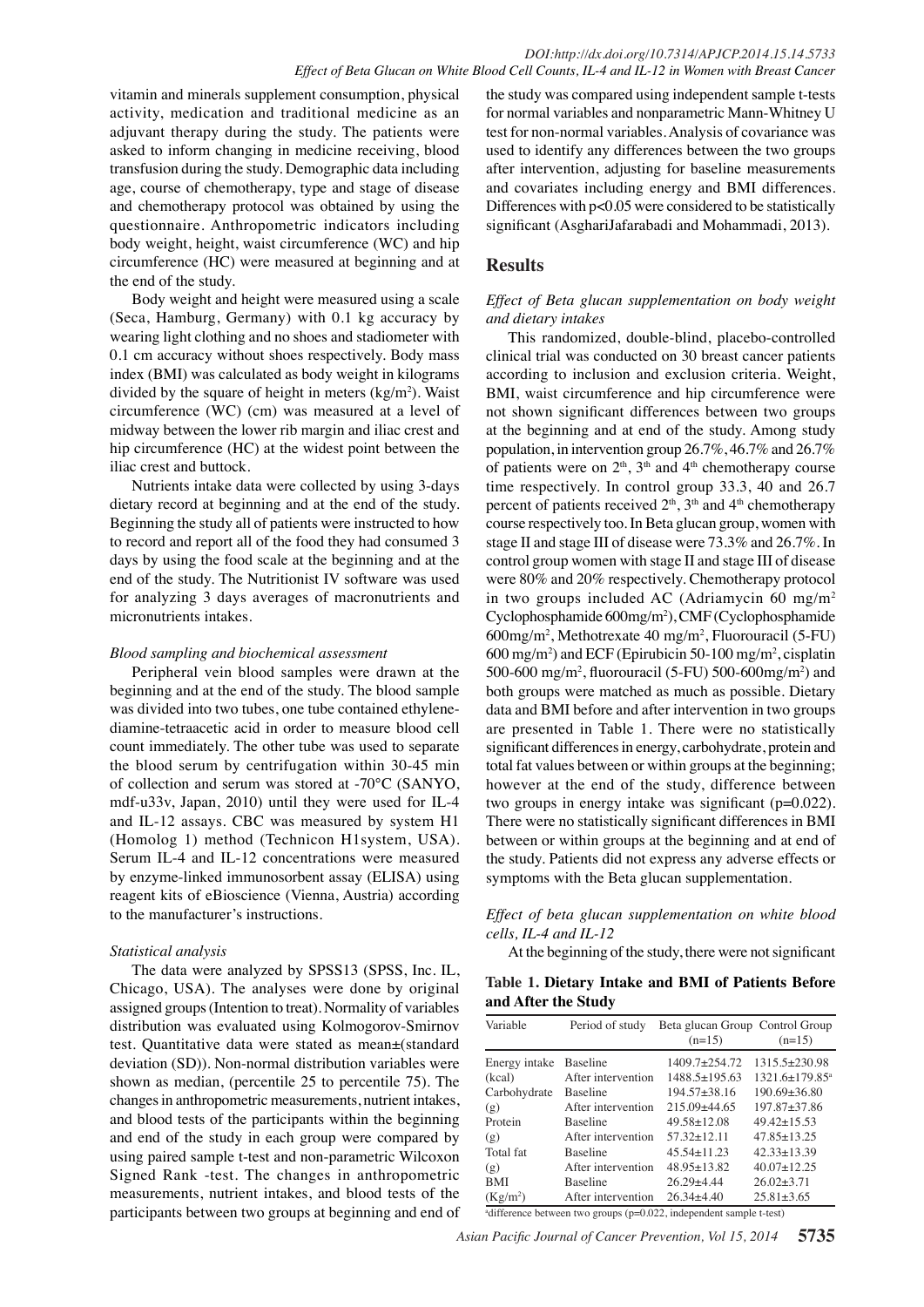Alireza Ostadrahimi et al Table 2. Effects of Beta Glucan on White Blood Cell Counts

|                                | Period of study             | Beta glucan $Group(n=15)$                        | Control Group $(n=15)$                          | Mean Differences $(95\%CI, P)$                   |
|--------------------------------|-----------------------------|--------------------------------------------------|-------------------------------------------------|--------------------------------------------------|
| White Blood Cells              | <b>Baseline</b>             | 6.19(2.05)                                       | 5.61(2.06)                                      | $0.57 (-0.96 - 2.11.0.452)^a$                    |
| $No*103 / \mu L$ [Mean(SD)]    | After intervention          | 5.99(1.67)                                       | 4.91(1.78)                                      | $1.08(-0.23 - 2.40, 0.105)^{a}$                  |
|                                |                             |                                                  |                                                 | $0.67(-0.43 - 1.78, 0.225)^c$                    |
|                                | Mean Differences (95%CI, P) | $0.19(-0.86-1.25, 0.697)^{b}$                    | $0.56(-0.34-1.46, 0.205)^{b}$                   |                                                  |
| Neutrophil                     | <b>Baseline</b>             | 4.01(1.48)                                       | 3.40(1.66)                                      | No:0.61(-0.57-1.79, 0.299) <sup>a</sup>          |
| $\text{No*}10^3/\mu\text{L}$ , |                             | 61.81(9.95)                                      | 60.23(14.73)                                    | Percent: 1.58(-7.82-10.98, 0.733) <sup>a</sup>   |
| Percent [Mean(SD)]             | After intervention          | 3.63(1.51)                                       | 3.46(1.21)                                      | $No: 0.17(-0.87-1.21, 0.739)^{a}$                |
|                                |                             | 61.52(12.69)                                     | 65.38(10.85)                                    | Percent: -3.86(-12.89-5.16.0.388) <sup>a</sup>   |
|                                |                             |                                                  |                                                 | $No: -1.57(-6.16-3.00.0.484)$ °                  |
|                                |                             |                                                  |                                                 | Percent: -3.86(-12.79-5.06,0.381) <sup>c</sup>   |
|                                | Mean Differences (95%CI, P) | $No: 0.38(-0.47-1.24, 0.356)^{b}$                | No:-0.07(-0.84-0.69,0.843) <sup>b</sup>         |                                                  |
|                                |                             | Percent: 0.29(-5.55-6.14, 0.916) <sup>b</sup>    | Percent:-5.35(-15.78- 5.08, 0.288) <sup>b</sup> |                                                  |
| Lymphocyte                     | <b>Baseline</b>             | 1.71(0.87)                                       | 1.47(0.58)                                      | No:0.24(-0.31-0.79, 0.380) <sup>a</sup>          |
| $No*103/\mu L$ ,               |                             | 26.56(8.66)                                      | 27.93(10.76)                                    | Percent: -1.36(-8.71-5.98,0.706) <sup>a</sup>    |
| Percent [Mean(SD)]             | After intervention          | 1.42(0.54)                                       | 1.39(0.56)                                      | No:0.03(-0.39-0.45,0.877) <sup>a</sup>           |
|                                |                             | 25.61(9.58)                                      | 23.52(8.36)                                     | Percent: 2.08(-4.78-8.95, 0.539) <sup>a</sup>    |
|                                |                             |                                                  |                                                 | No: $-0.11(-0.35-0.13, 0.362)^c$                 |
|                                |                             |                                                  |                                                 | Percent: 2.18 (-4.61 - 8.97, 0.514) <sup>c</sup> |
|                                | Mean Differences (CI, p)    | No:0.29(0.03-0.54, 0.027) <sup>b</sup>           | No:0.07(-0.09-0.25,0.345) <sup>b</sup>          |                                                  |
|                                |                             | Percent: 0.95 (-2.63 - 4.53, 0.578) <sup>b</sup> | Percent: 4.51(-3.58-12.61, 0.250) <sup>b</sup>  |                                                  |
| Monocyte                       | <b>Baseline</b>             | 0.43(0.09)                                       | 0.39(0.14)                                      | $No: 0.04(-0.05-0.13.0.380)^{a}$                 |
| $\text{No*}10^3/\mu\text{L}$ , |                             | 7.34(2.83)                                       | 7.55(3.70)                                      | Percent: -0.21(-2.68-2.25,0.861) <sup>a</sup>    |
| Percent [Mean(SD)]             | After intervention          | 0.45(0.15)                                       | 0.40(0.17)                                      | $No: 0.05(-0.07-0.17, 0.418)^{a}$                |
|                                |                             | 8.86(4.78)                                       | 7.11(2.74)                                      | Percent: 1.75(-1.24-4.75, 0.241) <sup>a</sup>    |
|                                |                             |                                                  |                                                 | $No: 0.02(-0.09-0.14, 0.668)^c$                  |
|                                |                             |                                                  |                                                 | Percent: 2.12(-0.70-4.96.0.135) <sup>c</sup>     |
|                                | Mean Differences (95%CI, P) | No:-0.02(-0.12-0.06.0.507) <sup>b</sup>          | No:-0.01(-0.06-0.04.0.691) <sup>b</sup>         |                                                  |
|                                |                             | Percent:-1.52(-3.86-0.81.0.183) <sup>b</sup>     | Percent: 0.69 (-1.34 - 2.72.0.475) <sup>b</sup> |                                                  |

#### Table 3. Effects of Beta Glucan on Serum Levels of IL-4 and IL-12

| Period of study                                        | Beta glucan Group $(n=15)$     | Control Group $(n=15)$        | Mean Differences (95%CI, P)          |
|--------------------------------------------------------|--------------------------------|-------------------------------|--------------------------------------|
| IL-4( $pg/ml$ ) (Median, Percentile 25, Percentile 75) |                                |                               |                                      |
| <b>Baseline</b>                                        | (1.80, 0.40, 3.20)             | (2.20, 1.20, 3.50)            | $0.628$ <sup>a</sup>                 |
| After intervention                                     | (2.00, 1.00, 3.00)             | (3.80, 2.90, 4.50)            | 0.001 <sup>a</sup>                   |
|                                                        |                                |                               | $-1.58(-2.70 - 0.47, 0.006)^{\circ}$ |
| $\mathbf{p}$ b                                         | 0.824                          | 0.092                         |                                      |
| IL-12( $pg/ml$ ) Mean(SD)                              |                                |                               |                                      |
| <b>Baseline</b>                                        | 5.21(3.01)                     | 5.03(0.93)                    | $0.18(-1.68-2.04, 0.844)$ °          |
| After intervention                                     | 6.02(3.04)                     | 4.61(0.70)                    | $1.40(-0.53 - 3.34, 0.147)^c$        |
|                                                        |                                |                               | $1.36(0.40 - 2.32, 0.007)^e$         |
| Mean Differences (95%CI, P)                            | $-0.81(-1.55 - -0.07, 0.03)^d$ | $0.49(-0.12 - 1.11, 0.108)^d$ |                                      |

":Mann-Whitney U test; ":Wilcoxon Signed Rank-test; 'Independent sample t-tes; 'Paired sample t-test; 'Analysis of covariance (ANCOVA) test, adjusted for baseline levels, energy and BMI differences

differences between two groups in White Blood Cells, neutrophil, lymphocyte and monocyte counts (Table 2). In both groups white blood cells counts decreased after 21 days of chemotherapy; however in Beta glucan group, decrease was less than control group but the comparison between two groups was not significant. Results of covariance analysis for white blood cells showed no significant differences at the end of study, adjusted for baseline levels, energy and BMI differences. At the beginning of the study, there were no significant differences between two groups in monocyte number and percent. At the end of the study monocyte number and percent in Beta glucan group was increased although statistically was not significant by comparison between two groups and after adjusting for baseline values, energy and BMI differences.

The effect of Beta glucan on Serum levels of IL-4 and IL-12 is noted in Table 3. According to table 3 there were no significant differences in serum level of IL-4 and IL-12 at beginning of the study. At the end of the study the change in the serum level of IL-4 in beta glucan group in comparison with the placebo group was statistically significant ( $p=0.001$ ). However the serum

level of IL-4 changes were not significant within the groups compared with the baseline values. At the end of the study the serum level of IL-12 in Beta glucan group statistically increased  $(p=0.03)$  and in control group decreased in comparison to baseline value although this decrease was not significant. At the end of the study the serum level of IL-12 between two groups was not shown significant differences, although results of analysis of covariance showed significant differences ( $p=0.007$ ) at the end of study, adjusted for baseline levels, energy and **BMI** differences.

#### **Discussion**

The present study was aimed to investigate the effect of Beta glucan on white blood cell count, and serum levels of IL-4 and IL-12 in breast cancer patients during the courses 2th to 4th of chemotherapy. According to our findings in both groups, white blood cells counts decreased after 21 days; however in Beta glucan group, decrease was less than control group. Serum level of IL-4 in Beta glucan group was decreased in comparison with control group and this reduction statistically was significant. Serum level of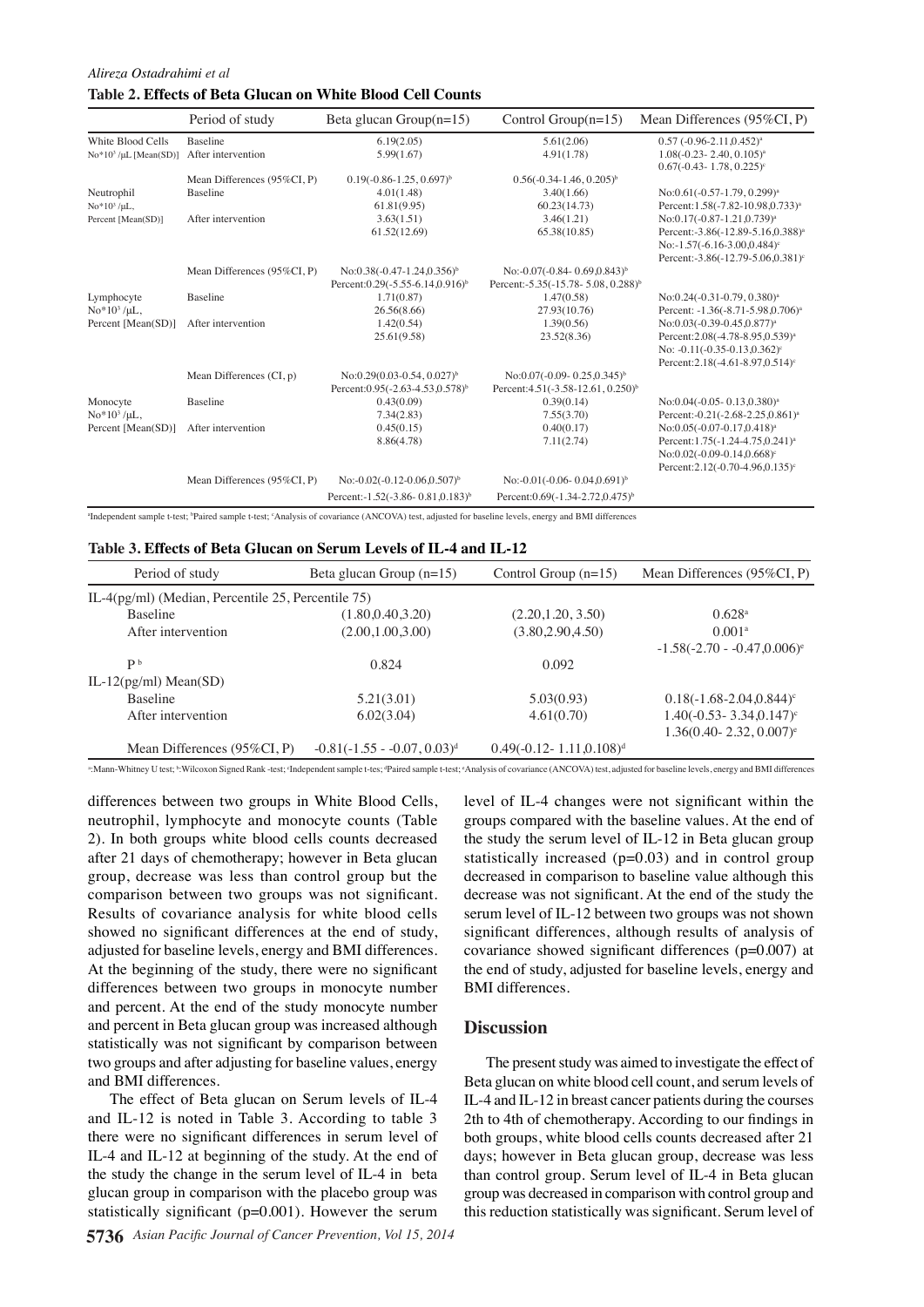IL-12 in Beta glucan group statistically increased and in control group decreased none significantly in comparison to baseline value. There are few studies on the effect of Beta glucan supplementation in cancer patients receiving chemotherapy.

Studies showed carboxymethyl Glucan stimulates retioculoendothelial system function and modulates cellular and humoral immunity. In vivo studies showed Beta glucan in the soluble form acts with myeloid growth factors, healing hematopoietic recovery and mobilizing precursor cells in the peripheral blood (Magnani et al., 2010). Pospisil et al. (1991) demonstrated carboxymethyl Glucan increased hemopoietic improvement in sublethally gamma irradiated mice. A series of studies have shown application of Beta glucan and derivatives can increase blood cell counts after cancer treatments (Pospisil et al., 1991; Vetvicka et al., 2007). Demir et al. (2007) suggested that short term oral beta glucan treatment causes to stimulate proliferation and activation of peripheral blood monocytes *in vivo* with no clinical side effects.

One study (Weitberg, 2008) on patients with advanced malignancy undergoing chemotherapy cleared  $\beta$ - $(1,3)$ /  $(1,6)$  D-glucan treatment may have beneficial effects on the blood cell counts. Researchers stated  $\beta$ - (1,3)/  $(1,6)$  D-glucan is much well-tolerated in patients with advanced malignancies receiving chemotherapy. No adverse effects or toxicities were seen by patients compared to the symptoms at the beginning of the study. Interestingly numerous of patients with malignancy have expressed a sense of well- being when using the  $\beta$ - $(1,3)$ /  $(1,6)$  D-glucan. It have been reported (Lin et al., 2007) that Maitake beta-glucan (MBG) induce hematopoietic stem cell proliferation and differentiation in colony formation unit response to granulocytes-macrophages in umbilical cord blood cells and it can induce directly granulocyte colony-stimulating factor  $(G-CSF)$  in CB CD33+ monocytes. In fact, as mentioned earlier, Beta glucan can stimulate hematopoiesis and leukocytes generation. Although in our study white blood cells count decreased in Beta glucan and control groups whom received chemotherapy but in Beta glucan consumption group this reduction was lower than control group, these results may be related to hematopoiesis properties of Beta glucan. As well as in our study the monocyte number in Beta glucan group increased slightly but this increasing was not significant regardless to other studies.

Our results also showed that Beta glucan supplementation significantly decreased serum level of IL-4 as a Th2 cytokine compared to the control group. Also serum level of IL-12 in Beta glucan group significantly increased in comparison to baseline value. Immune system suppression is observed in most malignancies. In antitumor immunity, T lymphocytes, play a focal regulatory role in cell mediated immunity (Seliger, 2005). New insights in the molecular and cellular mechanisms have cleared that outcome of an immune response toward an evolving breast neoplasm is largely determined by the type of immune responses (DeNardo and Coussens, 2007). It has been shown that balance between Th1/Th2 controls cytokines production and plays an important role in immuneregulation, including anti-tumor immunity.IL-12, a Th1

related cytokine, shows a strong anti-tumor activity in vivo condition and can modulate Th2 responses (Nishimura et al., 2000). Studies showed pro-inflammatory cytokines such as IL-2, IL-6 and IL-12 triggers the immune system and they can minimize tumor development or progression. (Foa et al., 1992; Wang et al., 2012). Several mechanisms have been proposed to explain the anti tumor effect of IL-12. IL-12 induces pro-inflammatory cytokines synthesis such as TNF- $\alpha$  and IFN- $\beta$  from Th1 cells, induces INF- $\gamma$  $production by human T cells and inhibits synthesis of anti$ inflammatory cytokines such as IL-4, IL-5 and IL-10 by Th2 cells (Li et al., 2009). Th1 and Th2 have antagonistic properties, producing two types of cytokine (Goto et al., 1999). It has been shown Beta glucan is an immune modulator that influences the T cells, macrophages and natural killer cells functions and increases proliferation of T and B lymphocytes. So, Beta glucan have beneficial effects on inflammatory responses and can be a modulator for anti- inflammatory responses such as interleukin mediators. Some series of studies showed Beta glucan can be useful in cancer condition and cancer patients by immunomodulatory properties (Yoshino et al., 2000; Baran et al., 2007; Wang et al., 2012).

It has been shown (Baran et al., 2007) in vivo application of  $\beta$ - 1,3 glucan - WGP from baker's yeast stimulated macrophages to produce IL-12. IL-12 derived from macrophages can induce  $IFN\gamma$  production from T cells, thereby increases Th1 response. The authors declined *in vivo* usage of Beta-glucan in mammary tumorbearing mice enhanced immunotherapy of cancers. Li et al (Li et al., 2010) expressed orally administered particulate  $\beta$ -glucan in mice activated dendritic cells that arrested dying tumor cells in vivo, causing to the expansion and activation of antigen-specific CD4 and CD8 T cells. Li et al also cleared tumor burden reduced since Beta glucan treatment significantly increased IFN- $\gamma$  production of tumor-infiltrating  $T$  cells and cytotoxic  $T$  lymphocyte (CTL) responses. So, Beta glucan treated tumors showed DC infiltration with the activated phenotype and significant increasing levels of Th1 cytokines in the tumor microenvironment.

In the study conducted by Yoshino et al.  $(2000)$ , the authors suggested that in vivo lenthinan consumption have alerted Th1/Th2 balance to Th1 and clearly can cancel Th2-dominant status in patients with digestive cancers. Our findings are consistent with Wang et al. (2012) study on application of lentinan in patients with esophageal carcinoma undergoing treatment for EC. The researchers concluded serum levels of IL-2, IL-6 and IL-12 increased while serum levels of IL-4, IL-5 and IL-10 decreased in lentinan and control groups, however theses changes in experimental group were more than control group.

In fact as mentioned, Beta glucan is an immune modulator that influences the T cells functions and immune Th1/Th2 balance which controlled with cytokines production by Th1 and Th2. So, Beta glucan plays an important role in immune-regulation such as anti-tumor immunity in cancer patients.

To the best of our knowledge there have been few studies in the effect of Beta glucan on cytokines profiles in breast cancer patients receiving chemotherapy and some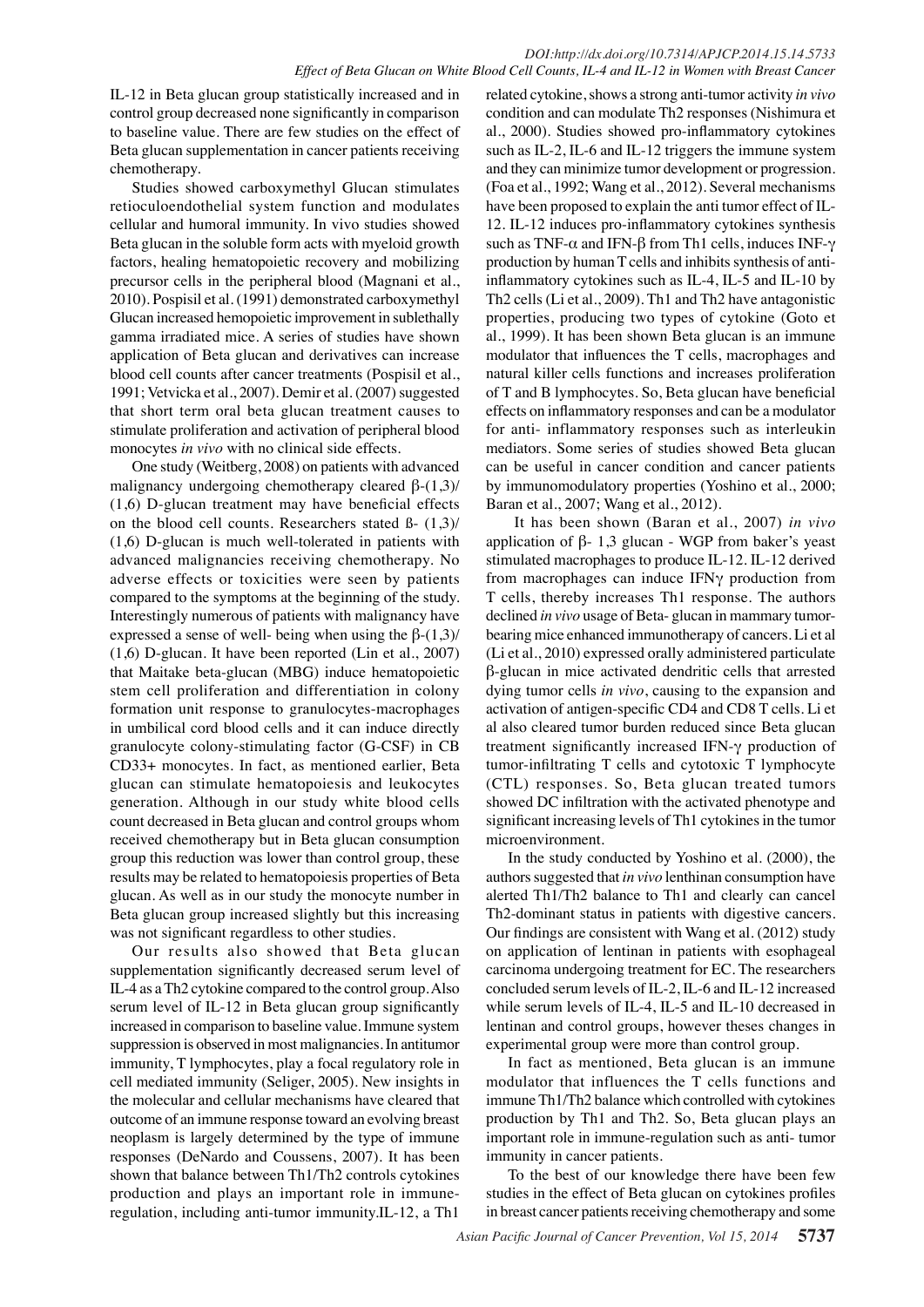#### Alireza Ostadrahimi et al

of our results were in consistent with clinical trials in this field and other cell line and animal studies.

The limitation of this study included a short time of intervention; so long term supplementation with Beta glucan in breast cancer patients should be further investigated in combination chemotherapy courses. The strength of our study is the high acceptance of Beta glucan in breast cancer women undergoing chemotherapy. As well as weekly monitoring of patients by phone call.

In conclusion, the results of this study showed that Beta glucan consumption in breast cancer patients undergoing chemotherapy increased serum level of IL-12 in intervention group and change in serum level of IL-4 in Beta glucan group comparison with placebo group was significant after 21 days. Our results also showed white blood cells counts decreased after 21 days of the intervention, however in Beta glucan group, white blood cells lower decreased in comparison to control group. These findings suggest that Beta glucan usage can be useful as a nutrition adjuvant therapy in combination cancer treatments. Further studies by over the intervention time and larger sample sizes are needed in order to confirm positive effects of Beta glucan supplementation in breast cancer patients' undergoing chemotherapy.

#### **Acknowledgements**

We thank all the patients who participated in this study. The authors are grateful to Hematology and Oncology Research Center of Tabriz University of Medical Sciences for their financial support. This article was written based on a dataset of Ph.D thesis, registered in Tabriz University of Medical Sciences.

## **References**

- Akramiene D, Kondrotas A, Didziapetriene J, Kevelaitis, E (2007). Effects of beta-glucans on the immune system. Medicina, 43, 597-606.
- Asharijafarabadi M, Mohammadi S (2013). Statistical series: summarizing and displaying data. J Diabetes Lipid Dis, 12, 83-100.
- Baran J, Allendorf DJ, Hong F, Ross GD (2007). Oral beta-glucan adjuvant therapy converts nonprotective Th2 response to protective Th1 cell-mediated immune response in mammary tumor-bearing mice. Folia Histochem Cytobiol, 45, 107-14.
- Brown GD, Taylor PR, Reid DM, et al (2002). Dectin-1 is a major beta-glucan receptor on macrophages. J Exp Med, 196, 407-12.
- Budak F, Goral G, Oral HB (2008). Saccharomyces cerevisiae beta-glucan induces interferon-gamma production in human t cells via IL-12. Turk J Immunol, 13, 21-6.
- Chan GC, Chan WK, Sze DM (2009). The effects of beta-glucan on human immune and cancer cells. *J Hematol Oncol*, 2, 25.
- Cramer DE, Wagner S, Li B, et al (2008). Mobilization of hematopoietic progenitor cells by yeast-derived  $\beta$ -glucan requires activation of matrix metalloproteinase 9. Stem Cells, 26, 1231-40.
- Demir G, Klein HO, Mandel-Molinas N, Tuzuner N (2007). Beta glucan induces proliferation and activation of monocytes in peripheral blood of patients with advanced breast cancer. Int Immunopharmacol, 7, 113-6.
- DeNardo DG, Coussens LM (2007). Inflammation and breast

cancer. Balancing immune response: crosstalk between adaptive and innate immune cells during breast cancer progression. Breast Cancer Res, 9, 212.

- Foa R, Guarini A, Gansbacher B (1992). IL2 treatment for cancer: from biology to gene therapy. Br J Cancer, 66, 992-8.
- Goodridge HS, Wolf AJ, Underhill DM (2009). Beta-glucan recognition by the innate immune system. Immunol Rev,  $230.38 - 50.$
- Goto S, Sato M, Kaneko R, et al (1999). Analysis of Th1 and Th2 cytokine production by peripheral blood mononuclear cells as a parameter of immunological dysfunction in advanced cancer patients. Cancer Immunol Immunother, 48, 435-42.
- Herre J, Gordon S, Brown GD (2004). Dectin-1 and its role in the recognition of  $\beta$ -glucans by macrophages. *Molecular* immunology, 40, 869-76.
- Jafari-Koshki T, Schmid VJ, Mahaki B (2014). Trends of breast cancer incidence in Iran during 2004-2008: A Bayesian space-time model. Asian Pac J Cancer Prev, 15, 1557-61.
- Karaca H, Bozkurt O, Ozaslan E, et al (2014). Positive effects of oral beta-glucan on mucositis and leukopenia in colorectal cancer patients receiving adjuvant folfox-4 combination chemotherapy. Asian Pac J Cancer Prev, 15, 3641-4.
- Li B, Allendorf DJ, Hansen R, et al (2006). Yeast beta-glucan amplifies phagocyte killing of iC3b-opsonized tumor cells via complement receptor 3-Syk-phosphatidylinositol 3-kinase pathway. J Immunol, 177, 1661-9.
- Li B, Cai Y, Qi C, et al (2010). Orally administered particulate beta-glucan modulates tumor-capturing dendritic cells and improves antitumor T-cell responses in cancer. Clin Cancer Res. 16, 5153-64.
- Li XH, Ma J, Wu XX, et al (2009). Effect of various combinations of IL2, IL12 and IL15 on function of human peripheral blood derived NK cells. Zhongguo Shi Yan Xue Ye Xue Za Zhi, 17.918-23.
- Lin H, Cheung SW, Nesin M (2007). Enhancement of umbilical cord blood cell hematopoiesis by maitake beta-glucan is mediated by granulocyte colony-stimulating factor production. Clin Vaccine Immunol, 14, 21-7.
- Magnani M, Castro-Gomez RH, Aoki MN, et al (2010). Effects of carboxymethyl-glucan from Saccharomyces cerevisiae on the peripheral blood cells of patients with advanced prostate cancer. Exp Ther Med, 1, 859-62.
- Majeed W, Aslam B, Javed I, et al (2014). Breast cancer: major risk factors and recent developments in treatment. Asian Pac J Cancer Prev, 15, 3353-8.
- Moore MA (2009). Diverse influences of dietary factors on cancer in Asia. Asian Pac J Cancer Prev, 10, 981-6.
- Mousavi SM, Montazeri A, Mohagheghi MA, et al (2007). Breast cancer in Iran: an epidemiological review. Breast  $J. 13. 383 - 91.$
- Nishimura T, Nakui M, Sato M, et al (2000). The critical role of Th1-dominant immunity in tumor immunology. Cancer Chemother Pharmacol, 46, 52-61.
- Patchen ML, MacVittie TJ (1986). Hemopoietic effects of intravenous soluble glucan administration. J Immunopharmacol, 8, 407-25.
- Pellegrini P. Berghella AM. Del Beato T. et al (1996). Disregulation in TH1 and TH2 subsets of CD4+ T cells in peripheral blood of colorectal cancer patients and involvement in cancer establishment and progression. Cancer Immunol Immunother, 42, 1-8.
- Pirouzpanah S, Taleban FA, Atri M, Abadi AR, Mehdipour P (2010). The effect of modifiable potentials on hypermethylation status of retinoic acid receptor-beta2 and estrogen receptor-alpha genes in primary breast cancer. Cancer Causes Control, 21, 2101-11.
- Pospísil M, Sandula J, Pipalová I, Hofer M, Viklická S (1991).